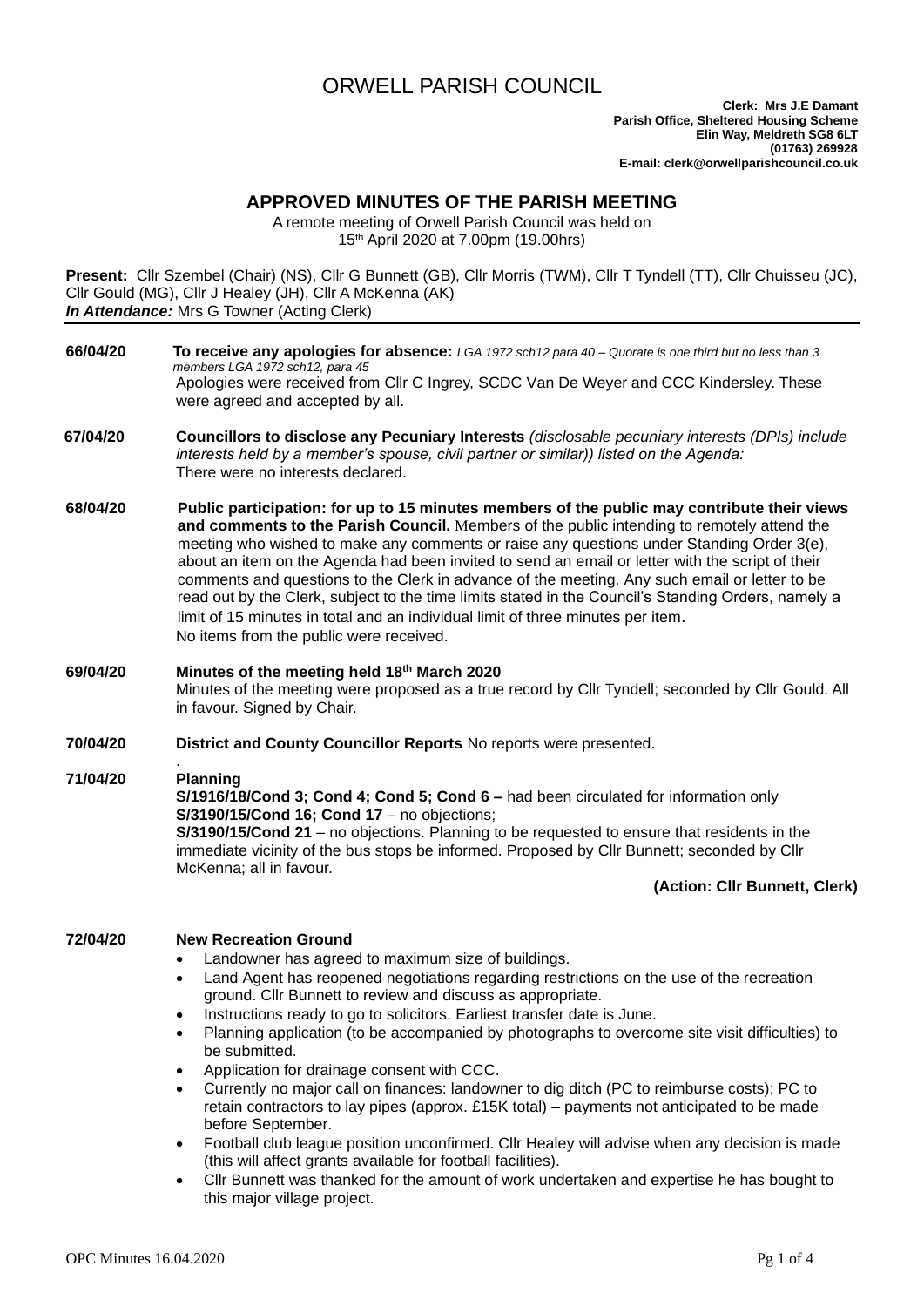# **73/04/20 Village Hall Car Park**

It is proposed lockable barriers are installed as soon as possible at the car park entrance to deter unwanted visitors using this facility. These would cost in the region of £1,000 (purchase and installation). Proposed by Cllr Szembel; seconded by Cllr Gould; all in favour.

## **74/04/20 Covid-19 Update**

- Orwell has approximately 155 volunteers, but so far there have been only c25 requests for help. Information suggests that approx. 150 people are potentially at risk in Orwell, many of whom should be in isolation but of these the majority appear to have their own support network. 20 have been identified as possibly in need of community support, with 10 of 'concern'. Cllr Gould was thanked for her work in connection with the coverage process for the Village.
- Cllr Gould in discussion with Maggie Gallen regarding volunteer phone calls to identified individuals. This would alleviate pressure on Maggie Gallen.
- BT were unable to use existing poles to install phone line so this is ongoing. In the meantime, a mobile wireless solution has been found which includes installing a metal pole for a booster/router. The proposal that Andrew Klose be retained to complete this at a cost of £315 was made by Cllr Chuisseu; seconded by Cllr McKenna; all in favour.
- The proposal for purchase of technical equipment at a cost of £616.25 was made by Cllr Healey; seconded by Cllr Tyndell; all in favour.
- The Covid-19 community response team has been awarded a grant  $(E3,217)$  from the Cambridge Community Foundation for specific equipment to help with community Covid-19 activities, and a petrol allowance. Confirmation regarding funding allocation and future ownership of assets be to established.

### **Action: Clerk**

- The 'Orwellvillage.co.uk' URL has been purchased which now has 5 email addresses and will be used for Covid-19 communications as necessary.
- It was proposed that the Parish Council agree to change the next Bulletin as it offers the opportunity to provide a 'legacy' record of the Village at the time of Covid-19. It was felt that additional colour pages would be appropriate for the next edition to record the event and to help boost morale. The cost will be £120 per 4 pages, full colour. A proposal for in insert of up 8 pages (£240) was made by Cllr Healy; seconded by Cllr Gould; all in favour.

### **75/04/20 Councillor Reports and Areas of Responsibility** (to be restricted to essential and urgent business only)

- Cllr Gould reported that the tree for the recreation ground has been purchased.
- Cllr Healey reported that the Village Hall Committee had circulated an email regarding PC use of Village Hall and plans to install broadband/wifi. Email will be copied to all Councillors.

### **Action: Cllr Healey**

• An unauthorised social gathering in Meadowcroft Way on Easter Saturday had been widely publicised (including flyers in the village shop) and also reported to SCDC 24-hours before the event. Several reports were also made by individuals directly to the police. The police acknowledged these complaints and stated they had intervened. However, no evidence supports this and the event continued until late into the evening. Not only was this unacceptable to neighbours, it could also set a precedent so it was proposed that an official letter to the police be submitted to establish exactly what action they did take and to indicate the Parish Council's concern about the behaviour. The proposal that the Chairman should draft the letter to the police, to be sent on behalf of the Parish Council was made by Cllr Morris; seconded by Cllr Chuisseu; all in favour.

### **Action: Cllr Szembel**